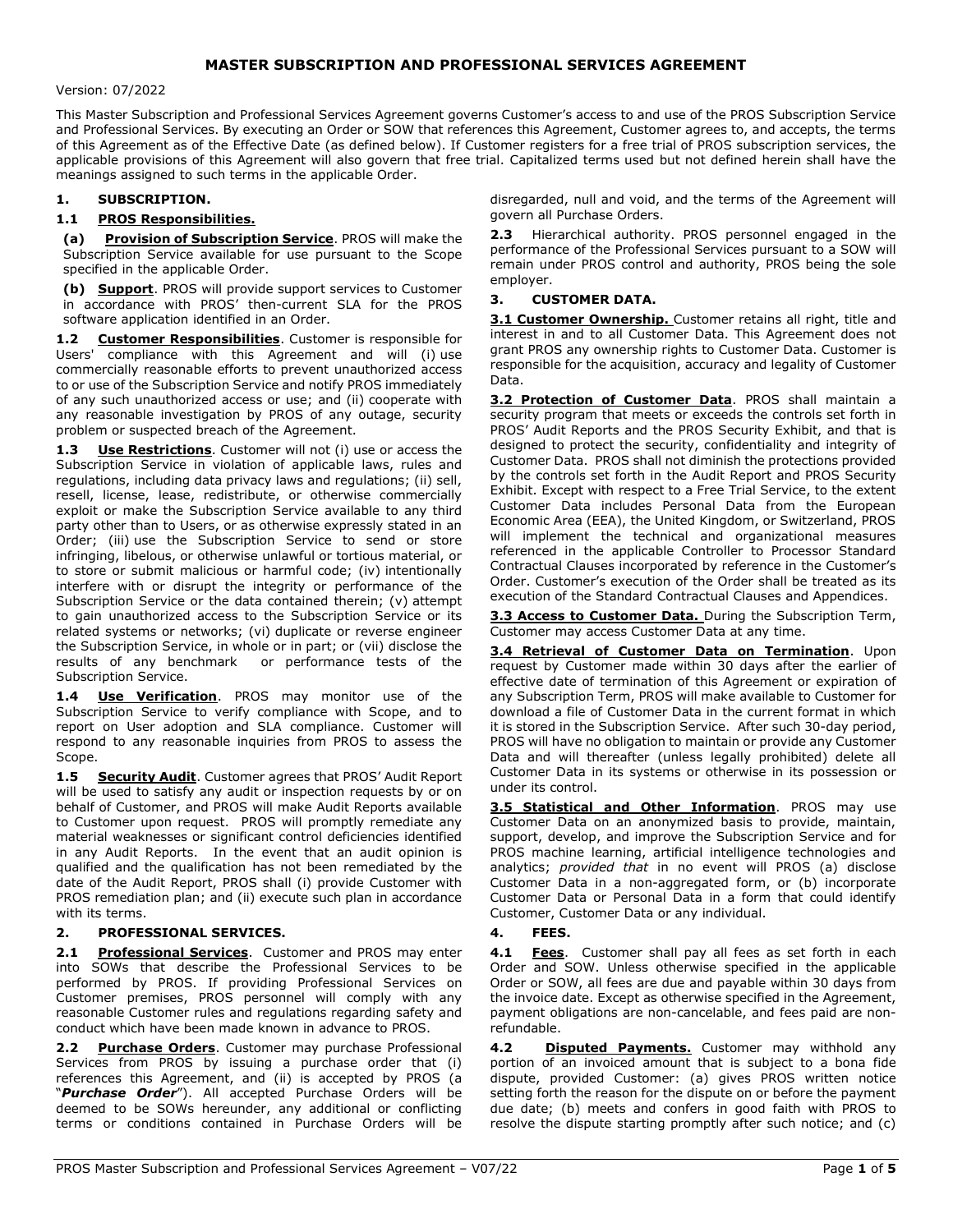pays the disputed fees, if legitimate, promptly after resolution of the dispute.

4.3 Late Payment. Late payments will be subject to the refinancing rate used by the European Central Bank plus ten percentage points as well as the amount of €40.00 corresponding to recovery costs. Customer may not withhold (except as set forth in Section 4.2) or offset fees due to PROS for any reason. If Customer fails to pay any undisputed invoiced amounts by the due date, PROS may, without limiting its other rights and remedies, temporarily suspend access to the Subscription Service without liability until such amounts are paid in full. PROS will give Customer at least 30 days' prior notice that its account is overdue, in accordance with the "Notices" section below for billing-related notices, before suspending access.

4.4 Expenses. Customer will reimburse PROS for reasonable pre-approved travel expenses incurred by PROS while performing Professional Services. Expense will be charged on a pass-through basis (i.e. without markup or margin applied) and incurred consistent with any expense guidelines attached to the SOW. PROS will provide Customer with reasonably detailed invoices for such expenses.

4.5 Taxes. Fees invoiced pursuant to this Agreement do not include, and may not be reduced to account for, any Taxes. Customer is responsible for paying all Taxes imposed on the Subscription Service, Professional Services or any other services provided under this Agreement. PROS is responsible for paying all Taxes imposed on PROS' income, property, or employees. If PROS has a legal obligation to pay or collect Taxes for which Customer is responsible under this Agreement, the appropriate amount shall be computed based on Customer's address listed on the relevant Order or SOW, and invoiced to and paid by Customer, unless Customer provides PROS with a valid tax exemption certificate authorized by the appropriate taxing authority.

# 5. REPRESENTATIONS, WARRANTIES.

5.1 Authorization; Execution. Each Party hereby represents to the other that (a) it has full right, power and authority to enter into this Agreement and to perform all of its obligations hereunder; (b) this Agreement constitutes its valid and binding obligation, enforceable against it in accordance with its terms; and (c) its execution, delivery and performance of this Agreement will not result in a breach of any material agreement or understanding to which it is a party.

5.2 Compliance with Laws. PROS will comply with the laws and government regulations applicable to PROS as a provider of software as a service to its customers generally (without regard to the Customer's particular use of the Subscription Service).

5.3 Subscription Service. PROS warrants that during the Subscription Term, the Subscription Service will conform in all material respects to the functional specifications set forth in the Documentation. Customer's sole and exclusive remedy will be the deployment of a corrected version of the PROS software application that is the object of the Subscription Service, or provision of a workaround, provided however if PROS fails to provide such remedy after using commercially reasonable efforts, Customer may exercise its rights herein for breach of contract, including, but not limited to, termination pursuant to Section 10.2.

5.4 **Professional Services**. PROS warrants that all Professional Services will be performed in a professional and workmanlike manner consistent with generally accepted industry standards. Customer shall notify PROS of any breach of such warranty within 90 days of the completion of all Professional Services under the applicable SOW. Customer's sole and exclusive remedy will be for PROS to promptly re-perform deficient Professional Services at no additional charge to Customer, provided however that if PROS fails to provide such remedy after using commercially reasonable efforts, Customer may exercise its rights provided herein for breach of contract,

including, but not limited to, termination pursuant to Section 10.2.

5.5 **Warranty Disclaimers**. The WARRANTIES AND REMEDIES OFFERED TO THE CUSTOMER IN CASE OF CONTRACTUAL BREACH BY PROS (UNDER ARTICLE 1217 OF THE CIVIL CODE) ARE LIMITED TO THOSE EXPRESSLY SET FORTH IN THIS SECTION 5 AND, MORE GENERALLY IN THIS AGREEMENT AND ARE THE SOLE AND EXCLUSIVE WARRANTIES AND REMEDIES GIVEN BY PROS AND, TO THE EXTENT PERMITTED BY APPLICABLE LAW, PROS MAKES NO OTHER WARRANTIES, EXPRESS, IMPLIED OR STATUTORY, AND EXPRESSLY DISCLAIMS ANY IMPLIED WARRANTIES OF FITNESS FOR A PARTICULAR PURPOSE AND NON-INFRINGEMENT. PROS DOES NOT WARRANT THAT THE SUBSCRIPTION SERVICE WILL BE ERROR FREE OR UNINTERRUPTED.

# 6. INDEMNIFICATION.

6.1 PROS Indemnification. PROS will indemnify and hold Customer harmless from Losses resulting from any claims brought by unaffiliated third parties against Customer and its Affiliates alleging that use of the Subscription Service as permitted herein infringes any intellectual property rights of any third party.

6.2 Customer Indemnification. Customer will indemnify and hold PROS harmless from Losses resulting from any claims brought by unaffiliated third parties against PROS and its Affiliates related to Customer Data.

6.3 Conditions Precedent. Each Party's obligations under Sections 6.1 and 6.2 are expressly conditioned on the Party subject to a claim (a) providing prompt notice of the claim (provided that the indemnifying party shall only be excused from its obligations under this Section 6 if it was prejudiced by the failure of the other party to give such prompt notice); (b) giving sole control of the defense and settlement of the claim to the other Party; (c) reasonably cooperating with the Party in charge of the defense; and (d) not having compromised or settled such claim in any way or having made any admissions with respect to such claim without the defending Party's prior written consent.

6.4 Remedies. Should the Subscription Service become (or in the opinion of PROS, be likely to become) the subject of a claim of infringement of any third party's intellectual property rights, PROS may at its option and at no cost to Customer (a) procure for Customer the right to continue to use the Subscription Service; (b) replace or modify the Subscription Service to make it non-infringing and functionally equivalent; or, only if neither of the foregoing remedies can be provided under commercially reasonable terms, (c) terminate the Subscription Service and refund to Customer any pre-paid Subscription Service fees prorated to the remainder of the pre-paid term.

6.5 Exceptions. PROS will have no liability for any claim or Losses to the extent arising from (a) use of the Subscription Service in combination with any software, hardware, network or system not supplied by PROS where the claim relates to such combination; (b) Customer Data; (c) any modification or alteration of the Subscription Service (other than by PROS or its subcontractors); (d) Customer continuing any infringing activity after being notified of the alleged infringement in accordance with Section 11.6, Notices; or (e) use of the Subscription Service not in accordance with the Documentation.

6.6 No Additional Liability. This SECTION 6 STATES EACH PARTY'S ENTIRE LIABILITY WITH RESPECT TO THIRD PARTY CLAIMS DESCRIBED IN SECTIONS 6.1 AND 6.2.

# 7. LIMITATION OF LIABILITY.

7.1 **LIMITATION OF LIABILITY. THE MAXIMUM AGGREGATE** LIABILITY OF EITHER PARTY TOGETHER WITH ITS RESPECTIVE AFFILIATES' ARISING OUT OF OR RELATED TO THIS AGREEMENT (WHETHER IN CONTRACT, TORT OR OTHERWISE), OTHER THAN PAYMENT OBLIGATIONS HEREUNDER, WILL NOT EXCEED THE FEES PAID OR PAYABLE UNDER THE ORDER OR SOW IN CONNECTION WITH WHICH LIABILITY ARISES DURING THE TWELVE-MONTH PERIOD IMMEDIATELY PRECEDING THE INCIDENT GIVING RISE TO LIABILITY.

IN CASE OF (I) UNAUTHORIZED USE OR DISCLOSURE OF CONFIDENTIAL INFORMATION, OR (II) EITHER PARTY'S BREACH OF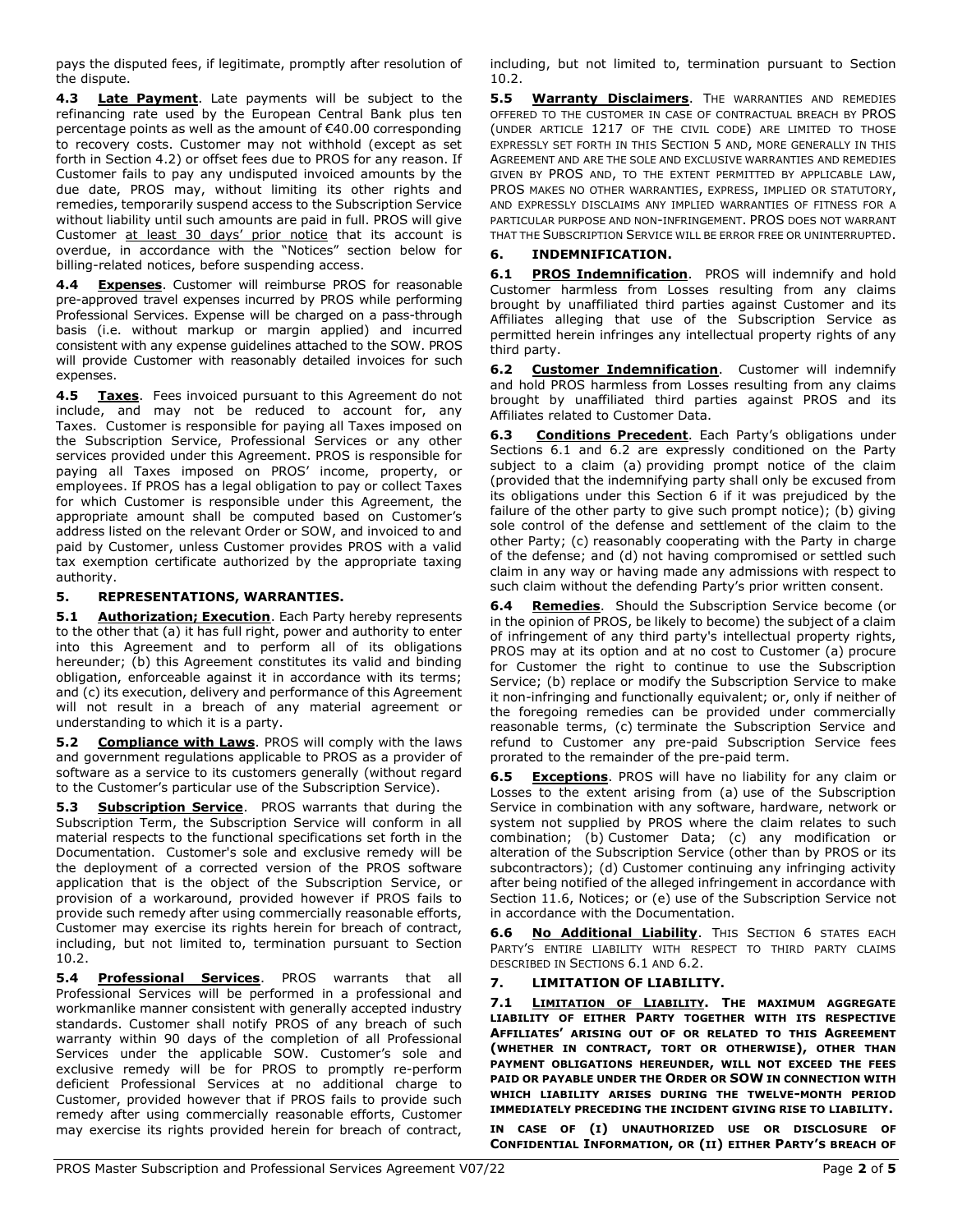ITS DATA PROTECTION OBLIGATIONS ; OR (III) PROS' BREACH OF ITS SECURITY OBLIGATIONS THAT RESULT IN AN UNAUTHORIZED DISCLOSURE OF PERSONAL DATA, THE MAXIMUM AGGREGATE LIABILITY OF EITHER PARTY TOGETHER WITH ITS RESPECTIVE AFFILIATES' WILL NOT EXCEED THE HIGHER OF (1) US\$1,000,000, AND (2) 300% OF THE FEES PAID OR PAYABLE UNDER THE ORDER OR SOW IN CONNECTION WITH WHICH LIABILITY ARISES DURING THE TWELVE-MONTH PERIOD PRECEDING THE INCIDENT GIVING RISE TO LIABILITY.

7.2 EXCLUSIONS. NEITHER PARTY SHALL HAVE ANY LIABILITY ARISING OUT OF OR RELATED TO THIS AGREEMENT OR OTHERWISE UNDER ANY THEORY, INCLUDING CONTRACT AND TORT, FOR ANY LOSS OF PROFITS, COST OF COVER or INDIRECT DAMAGES, INCLUDING (BUT NOT LIMITED TO) DAMAGES FOR LOSS OF USE, LOSS OF GOODWILL OR LOSS OF BUSINESS, EVEN IF SUCH PARTY HAS BEEN ADVISED OF THE POSSIBILITY OF SUCH DAMAGES.

### 7.3 UNLIMITED LIABILITY.

THE LIMITATIONS AND EXCLUSIONS SET FORTH IN SECTIONS 7.1 AND 7.2 WILL NOT APPLY TO EITHER PARTY'S LIABILITY FOR DAMAGES RESULTING FROM:

- (A) DEATH OR PERSONAL INJURY CAUSED BY EITHER PARTY'S NEGLIGENCE;
- (B) FRAUD OR FRAUDULENT MISREPRESENTATION;
- (C) LOSSES UNDER SECTION 6.1 AND SECTION 6.2;
- (D) WILLFUL MISCONDUCT OR GROSS NEGLIGENCE; OR
- (E) ANY LIABILITY THAT CANNOT BE EXCLUDED BY APPLICABLE LAW.

7.4 RISK ALLOCATION. The Agreement allocates the risks between PROS and Customer. The fees set forth herein and/or in the applicable Order(s) and /or SOW(s) reflect this allocation of risk and limitations of liability.

### 8. PROPRIETARY RIGHTS.

8.1 PROS Ownership. PROS retains all right, title, and interest in and to the Subscription Service, Operational Data, Documentation and Professional Services, including all copies and derivative works thereof (by whomever produced), and all related intellectual property rights inherent therein. If Customer purchases Professional Services, PROS grants Customer a worldwide, non-exclusive, non-sublicensable, non-transferable license to use the Professional Services solely for Customer's use with the Subscription Service. Except for the rights as expressly granted herein, Customer will not acquire any rights by implication or otherwise. Customer will not delete or in any manner alter the copyright, trademark, and other proprietary notices of PROS.

8.2 Feedback. If Customer decides to provide Feedback, which it may do in its sole discretion, PROS will have a royaltyfree, worldwide, transferable, sub-licensable, irrevocable, license for a term of twenty (20) years to use or incorporate any such Feedback into its products and services. PROS shall have no obligation to use Feedback, and Customer shall have no obligation to provide Feedback.

### 9. CONFIDENTIALITY.

9.1 Use of Confidential Information. Receiving Party will use Confidential Information solely in performance of this Agreement and will not disclose any Confidential Information other than as permitted or required for discharging its obligations under this Agreement, except with Disclosing Party's prior written permission. Receiving Party will protect the confidentiality of Confidential Information by exercising the same degree of care with which it protects its own information of a similar nature, but no less than a reasonable degree of care, and will limit the use of, and access to, Confidential Information to those individuals whose use or access is necessary in order to perform under this Agreement. Either Party may disclose Confidential Information on a need to know basis to its Affiliates, contractors and service providers bound by confidentiality obligations at least as restrictive as those in this section.

**9.2** Exclusions. Confidential Information will not be deemed confidential, and Receiving Party will have no obligation with respect to such information, where the information: (i) was known to Receiving Party prior to receiving any Confidential Information from Disclosing Party as evidenced by written documentation; (ii) is or becomes publicly known through no wrongful act or omission of Receiving Party; (iii) was received by Receiving Party without breach of this Agreement from a third party without restriction as to the use and disclosure of the information; or (iv) was independently developed by the Receiving Party without use of or reference to any portion of the Confidential Information or violation of this Agreement. Receiving Party may also disclose Confidential Information if, in the opinion of Receiving Party's counsel, disclosure is required by governmental order, decree, regulation, or rule; provided, however, that Receiving Party will provide prompt written notice of any such obligation, and reasonable assistance to Disclosing Party prior to disclosure of any Confidential Information to allow Disclosing Party to seek an appropriate protective order or other relief, to the extend legally permissible.

9.3 Return of Confidential Information. Notwithstanding anything to the contrary in this Agreement relating to the return of Confidential Information, Receiving Party shall be entitled to retain (i) one secure copy for legal archival purposes to evidence its compliance with the terms of this Agreement, and (ii) copies of electronically exchanged Confidential Information held in backup systems in accordance with its routine information technology backup process; provided that, in each case, such retained Confidential Information remains subject to the confidentiality obligations set forth herein.

### 10. TERM AND TERMINATION.

10.1 Term. This Agreement commences on the Effective Date and continues until all Orders and SOWs have expired or otherwise been terminated. The Subscription Term for each Subscription Service is specified in the applicable Order.

10.2 Termination for Cause. Either Party may terminate an individual Order or SOW if the other Party (i) fails to perform any of its material obligations thereunder, and (ii) fails to cure such breach within 30 days after written notice from the non-breaching Party (or if such breach cannot be corrected through the exercise of reasonable diligence within such 30-day period, if the breaching Party does not commence to correct such failure within such 30-day period and thereafter diligently prosecute same to completion). Such written notice shall specify in detail the alleged material breach.

Professional Services are separately ordered from the Subscription Service and are not required for use of the Subscription Service. A breach by a Party of its obligations with respect to Professional Services shall not by itself constitute a breach by that Party of its obligations with respect to the Subscription Service.

Notwithstanding the provisions of Article 1186§2 of the French Civil Code, any Order or SOW issued hereunder and not terminated pursuant to this Section 10.2 shall remain in full force and shall continue for the term stated therein (unless otherwise terminated in accordance with this Agreement).

10.3 Immediate Termination. Either Party may immediately terminate this Agreement (or at such Party's option, the individual Orders or SOWs), by giving written notice of such termination to the other Party on the occurrence of the following events: (i) the other Party becomes the subject of a voluntary or involuntary petition in bankruptcy or any petition for similar relief; (ii) the appointment of a receiver or liquidator for the other Party's property; (iii) an assignment by the other Party for the benefit of its creditors or the acknowledgment by the other Party that it is unable to meet its obligations on the maturity thereof; or (iv) the other Party ceases to conduct business in the normal course.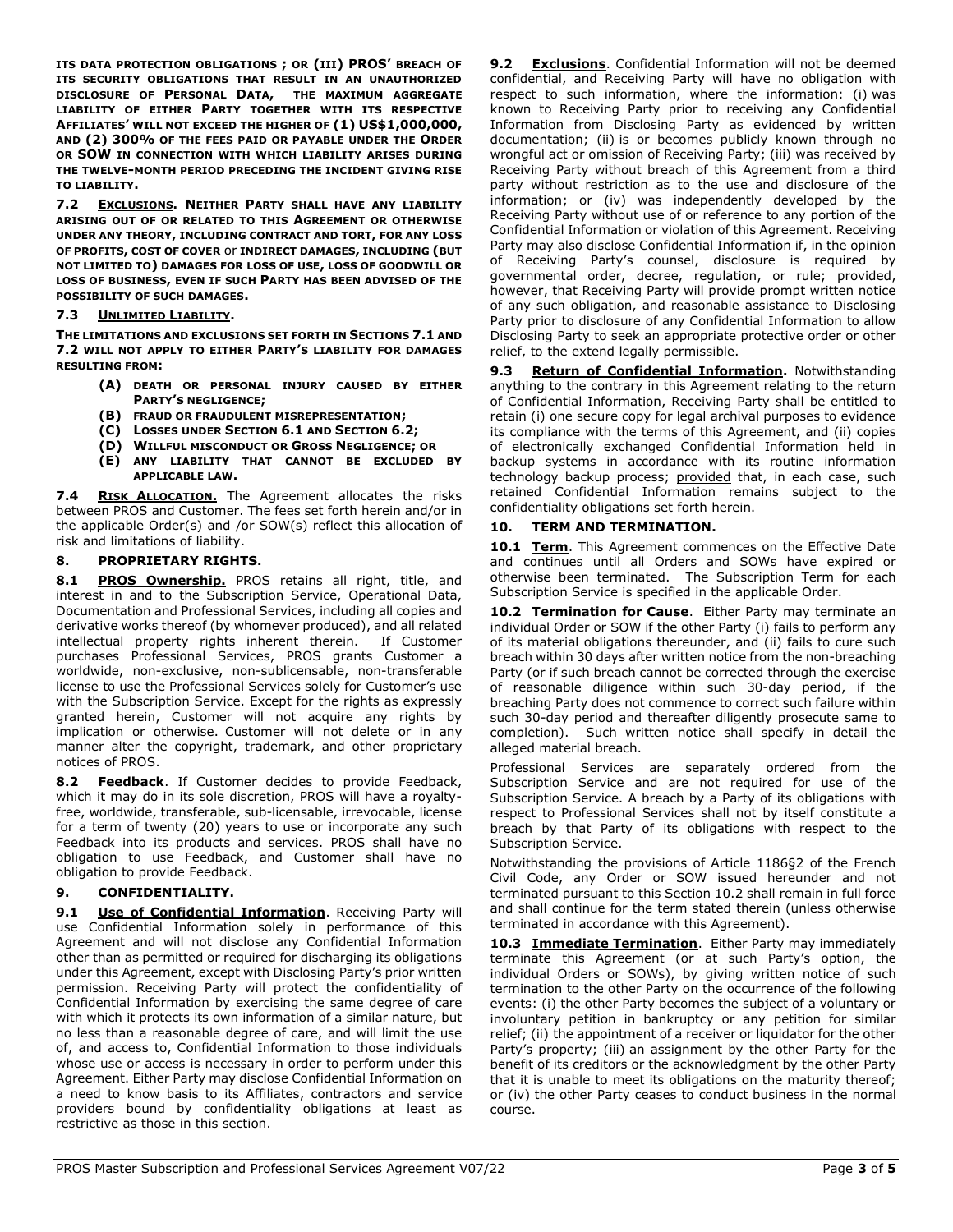10.4 **Effect of Expiration or Termination**. Upon termination or expiration of an Order, all Subscription Service(s) granted thereunder will terminate immediately.

If an Order is terminated by Customer as a result of an uncured material breach by PROS, PROS will refund to Customer any prepaid Subscription Service fees for the period after the effective date of termination.

10.5 Termination Assistance Professional Services. Except where the Subscription Service is terminated by PROS for cause attributable to Customer, PROS will make available to Customer, during any applicable notice period and for a reasonable period of time after the expiration or termination of the Subscription Service, such termination assistance Professional Services as may be reasonably requested by Customer to facilitate the orderly transition of PROS responsibilities hereunder to Customer or its designee. Such Professional Services will be provided pursuant to an SOW under then-current fees for similar Professional Services.

10.6 Survival. Except to the extent expressly provided to the contrary herein, the obligation of Customer to pay in full any outstanding fees and other monies due and Sections 1.3, 4, 5.5, and 6 to 12 inclusive will survive the termination or expiration of the Agreement.

# 11. GENERAL.

11.1 **Export Control Laws**. The Subscription Service, the Professional Services and associated technical data are subject to U.S. export control laws and regulations and may be subject to export or import laws and regulations in other countries. PROS authorizes use of the Subscription Service, Professional Services and associated technical data only with third party software and hardware obtained and used in compliance with export control laws and regulations. Each Party represents that it is not named on the U.S. Department of Treasury, Office of Foreign Asset Controls list of Specially Designated Nationals and Blocked Persons or on any other U.S. Government lists of denied or sanctioned parties. Each Party shall comply with applicable export control laws and regulations in providing and using the Subscription Service and Professional Services. Without limiting the foregoing, Customer will not permit Users to access and use the Subscription Service and Professional Services if they are: (i) located in a country that is subject to a U.S. government embargo; (ii) listed on any U.S. government list of prohibited or restricted parties; or (iii) otherwise in violation of any U.S. export law or regulation.

11.2 Governing Law; Venue. This Agreement will be exclusively governed and construed in accordance with the laws of France without regard to the conflicts of law principles. The United Nations Convention on Contracts for the International Sale of Goods (UNCISG) and the Uniform Computer Information Transactions Act (UCITA) are specifically disclaimed in their entirety. If a dispute arises between the Parties concerning the performance of this Agreement, the claiming Party will request a meeting of a committee comprised of representatives of each Party (the "Committee"). The Committee will have seven (7) business days from the date of its first meeting to find a solution mutually acceptable to the Parties. The Parties agree that, if no agreement is reached, the courts of Paris, France will have exclusive jurisdiction to adjudicate any dispute arising out of or relating to this Agreement, notwithstanding any plurality of defendants, claims for guarantee, emergency attachment proceedings, or interim or ex-parte injunction proceedings.

11.3 Change in Circumstances. Each Party hereby accepts the risks linked to an unforeseeable change in circumstances which would render performance of the Agreement excessively onerous, contrary to article 1195 of the Civil code.

11.4 Free Trial. If Customer uses a Free Trial Service, PROS will make such Free Trial Service available to Customer on a trial basis, free of charge, until the earlier of (a) the end of the free trial period for which Customer agreed to use such Free Trial Service, (b) the start date of any Subscription Service purchased

by Customer for the same service, or (c) termination of the Free Trial Service by PROS in its sole discretion. Additional trial terms and conditions may appear on the trial registration web page. Any such additional terms and conditions are incorporated into this Agreement by reference and are legally binding.

Free Trial Services are provided for evaluation purposes and not for production use. Customer shall have sole responsibility and PROS assumes no liability for any Customer Data that Customer may choose to upload on the Free Trial Services.

NOTWITHSTANDING SECTION 5 AND 6 ABOVE, FREE TRIAL SERVICES ARE PROVIDED "AS IS" WITH NO EXPRESS OR IMPLIED WARRANTY AND PROS SHALL HAVE NO INDEMNIFICATION OBLIGATIONS, NOR ANY LIABILITY OF ANY TYPE WITH RESPECT TO A FREE TRIAL SERVICE, UNLESS SUCH EXCLUSION OF LIABILITY IS UNENFORCEABLE UNDER APPLICABLE LAW IN WHICH CASE, PROS TOTAL AGGREGATE LIABILITY ARISING OUT OF OR RELATING TO A FREE TRIAL SERVICE IS US\$1,000. NOTWITHSTANDING ANYTHING TO THE CONTRARY IN SECTION 7 ABOVE, CUSTOMER SHALL BE FULLY LIABLE FOR ANY DAMAGES ARISING OUT OF ITS USE OF A FREE TRIAL SERVICE. ANY CUSTOMER DATA AND CONFIGURATIONS ENTERED INTO CUSTOMER'S FREE TRIAL SERVICE ACCOUNT MAY BE PERMANENTLY LOST UPON TERMINATION OF THE FREE TRIAL SERVICE.

11.5 Force Majeure. Neither Party will be liable where performance of its obligations hereunder (other than for payment obligations) is rendered impossible by a force majeure event as defined by article  $1218$  of the French Civil code, (a "Force Majeure Event"). Dates by which performance obligations are scheduled to be met will be extended for a period equal to the time lost due to any delay so caused. If a delay caused by a Force Majeure Event continues for more than 90 days, either Party may terminate this Agreement by providing 30 days' notice to the other Party.

11.6 **Notices**. Unless expressly stated otherwise, all notices under this Agreement shall be in writing and deemed given upon: (i) personal delivery; or (ii) the date shown on the confirmation of delivery. System notifications and information from PROS relating to the operation, hosting or support of the Subscription Service can also be provided within the Subscription Service, or made available via the PROS Connect portal.

Billing-related notices to Customer will be addressed to the Invoicing Contact identified in the applicable Order. All other notices to **Customer** will be addressed to the Primary Contact identified in the applicable Order.

Notices to PROS will be addressed to either (i) legal@pros.com, with the subject matter "Formal Notice", or (ii) PROS, Inc., 3200 Kirby Drive, Suite 600, Houston, Texas 77098 USA, Attn: Legal Department. and cc. PROS France SAS, 185 rue Galilée, 31670 Labege, France Attn: Legal Department

Each Party may modify its recipient of notices by providing notice pursuant to this Agreement.

11.7 No Assignment. Neither Party may assign this Agreement, by operation of law or otherwise, in whole or in part, without the other Party's prior written consent (which will not be unreasonably withheld, conditioned or delayed). Subject to the foregoing, the Agreement will be binding on, inure to the benefit of, and enforceable by and against the Parties and their respective successors and permitted assigns.

11.8 Relationship of the Parties. This Agreement is not intended nor will be construed to confer upon or give to any party other than Customer and PROS any rights, remedies or other benefits. The Parties are independent contractors. Nothing in this Agreement is intended, or should be construed, to create a partnership, agency, joint venture or employment relationship between the Parties.

11.9 No Waiver. No waiver, implied or expressed, by either Party or any right or remedy for any breach by the other Party of any provision of this Agreement will be deemed or construed to be a waiver of any succeeding breach of such provision or as a waiver of the provision itself.